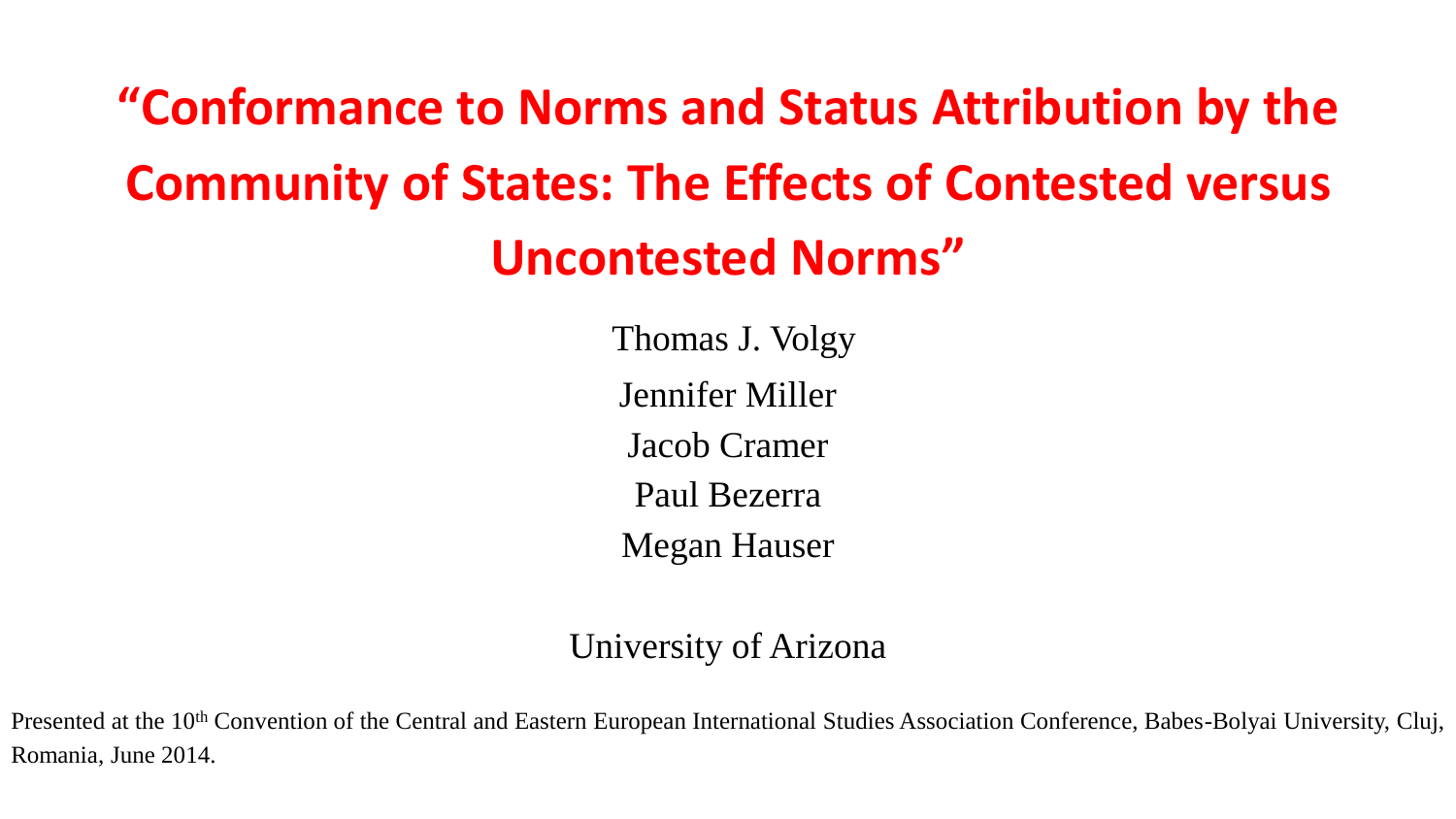# What do we mean by Status and its Attribution?

"Based on social comparisons, status attribution is the overtly recognized hierarchical ranking within the community of states that conveys standing different from those ranked higher or lower in the group"

1) Membership; and 2) Hierarchical ranking

=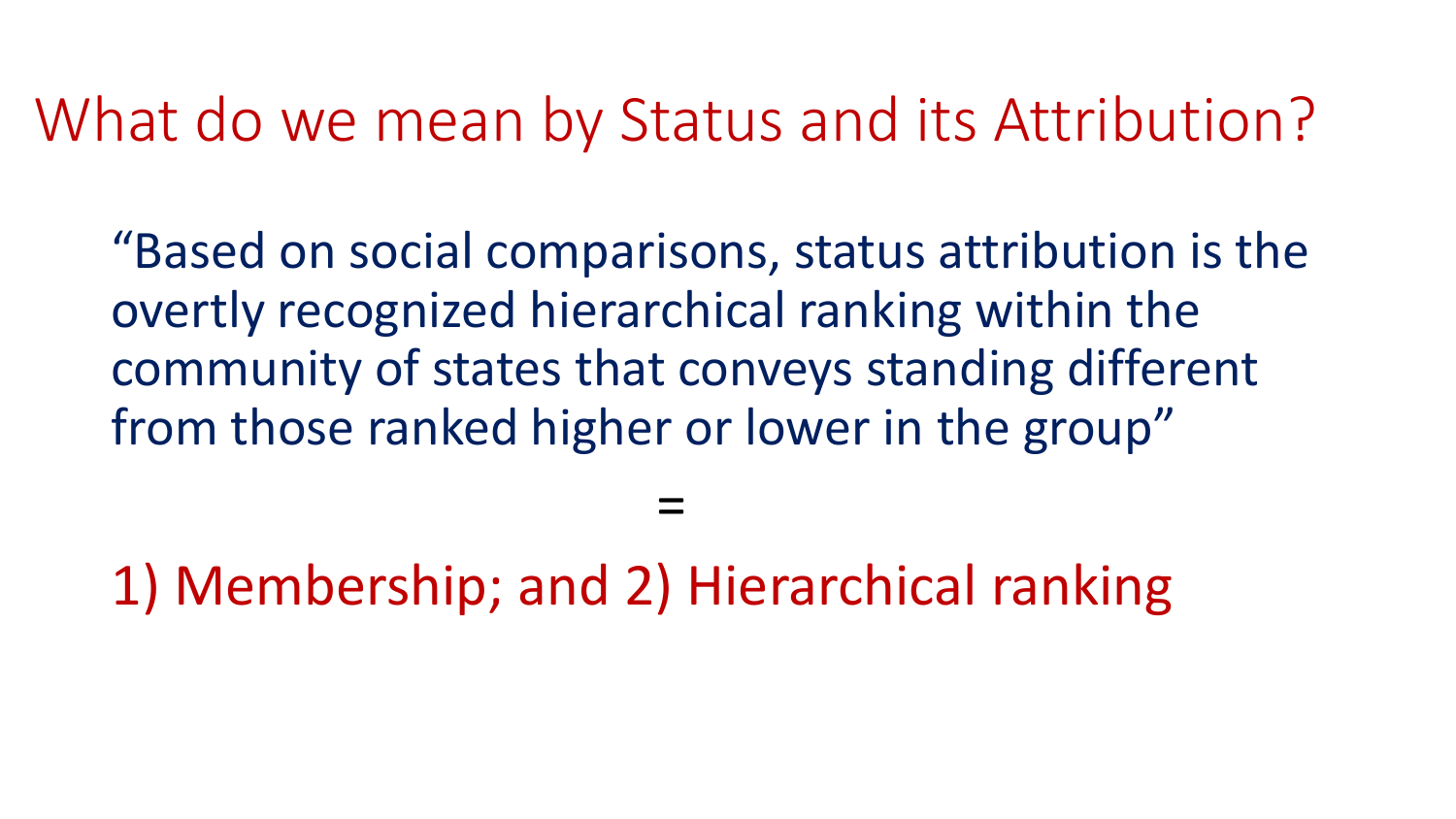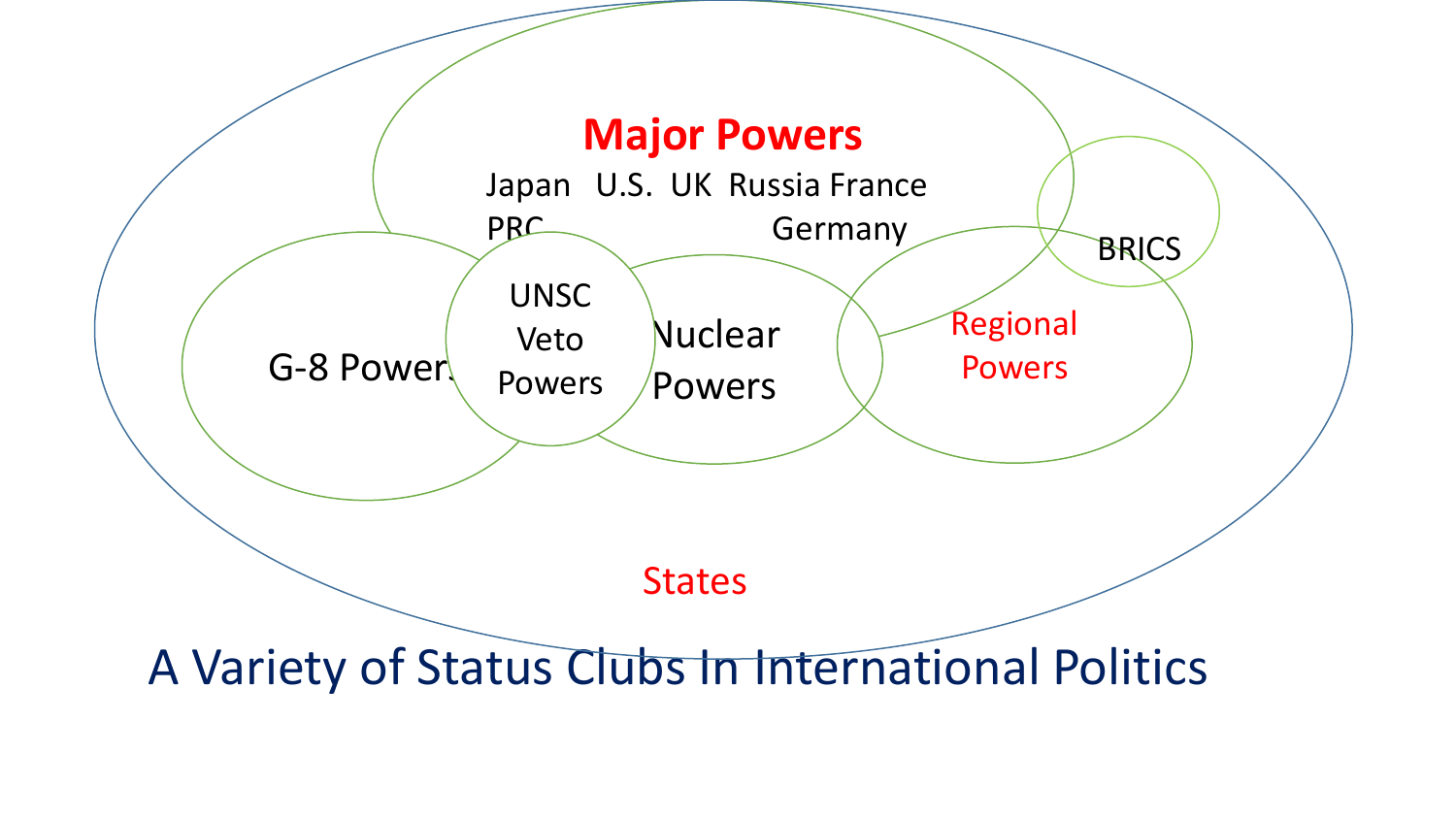# Why Do We Care?

### Instrumental Consequences Ideational Consequences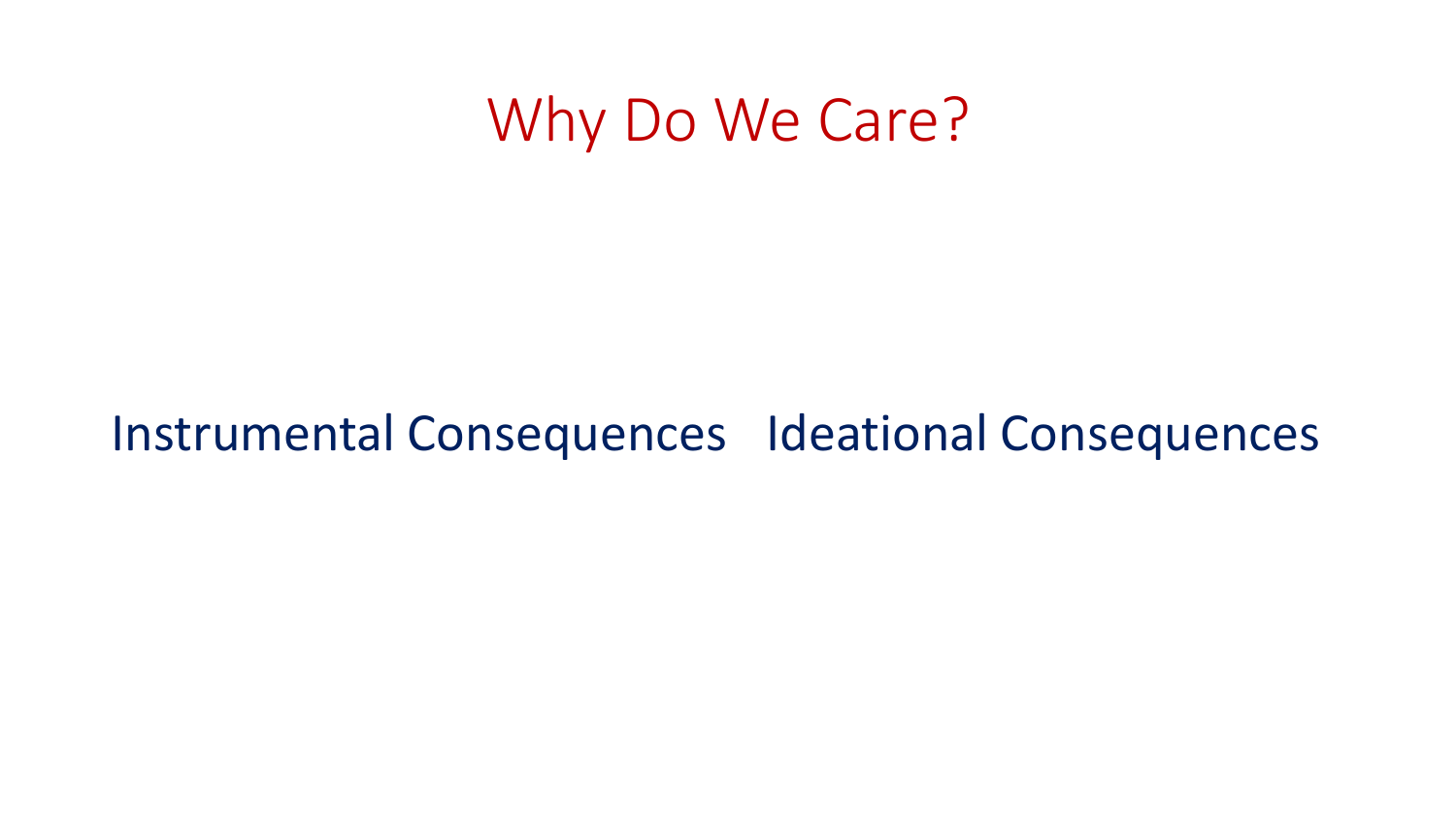#### A Theoretical Framework for Status Attribution.

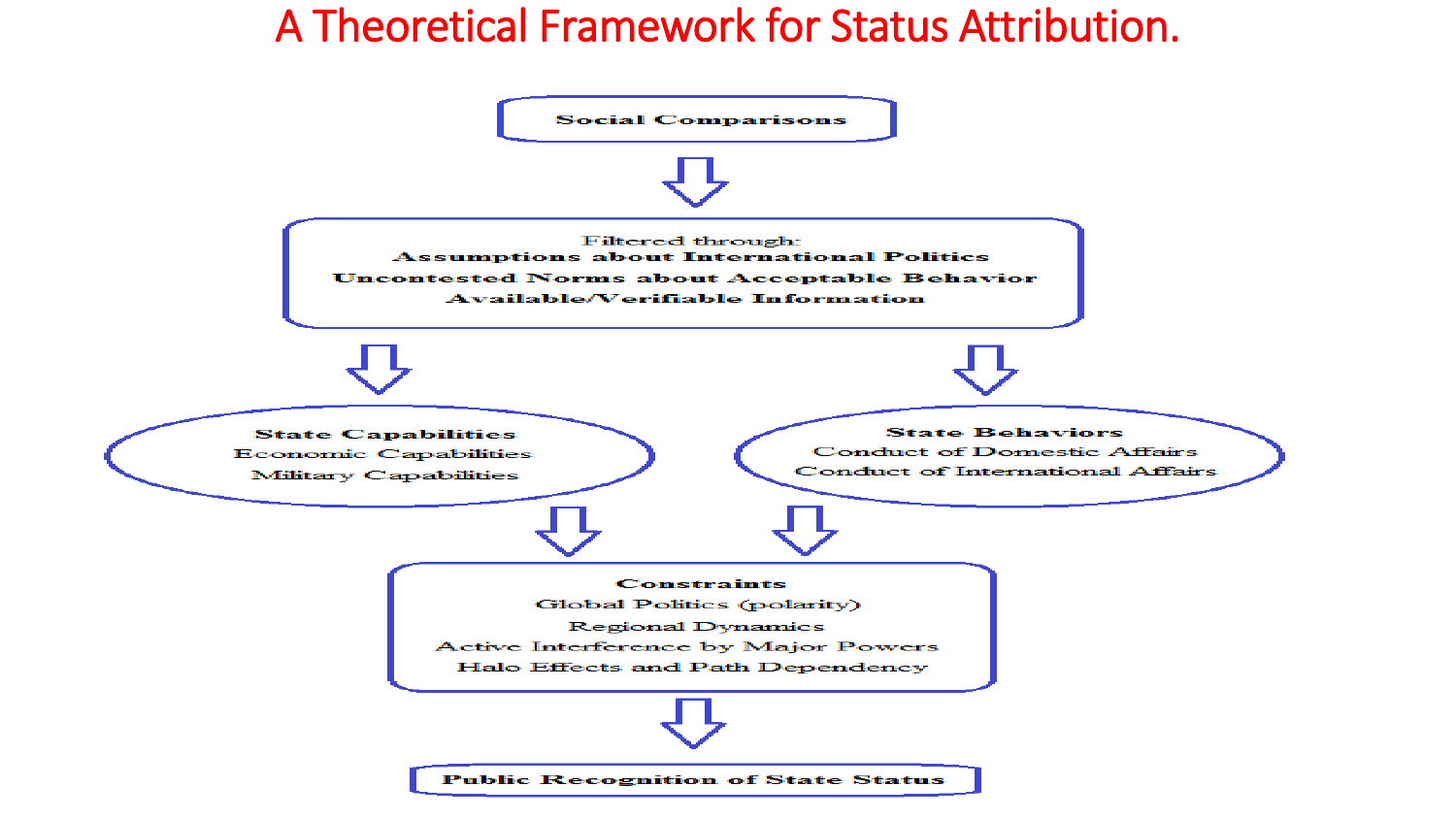### Norm Contestation across Structure and Actors.

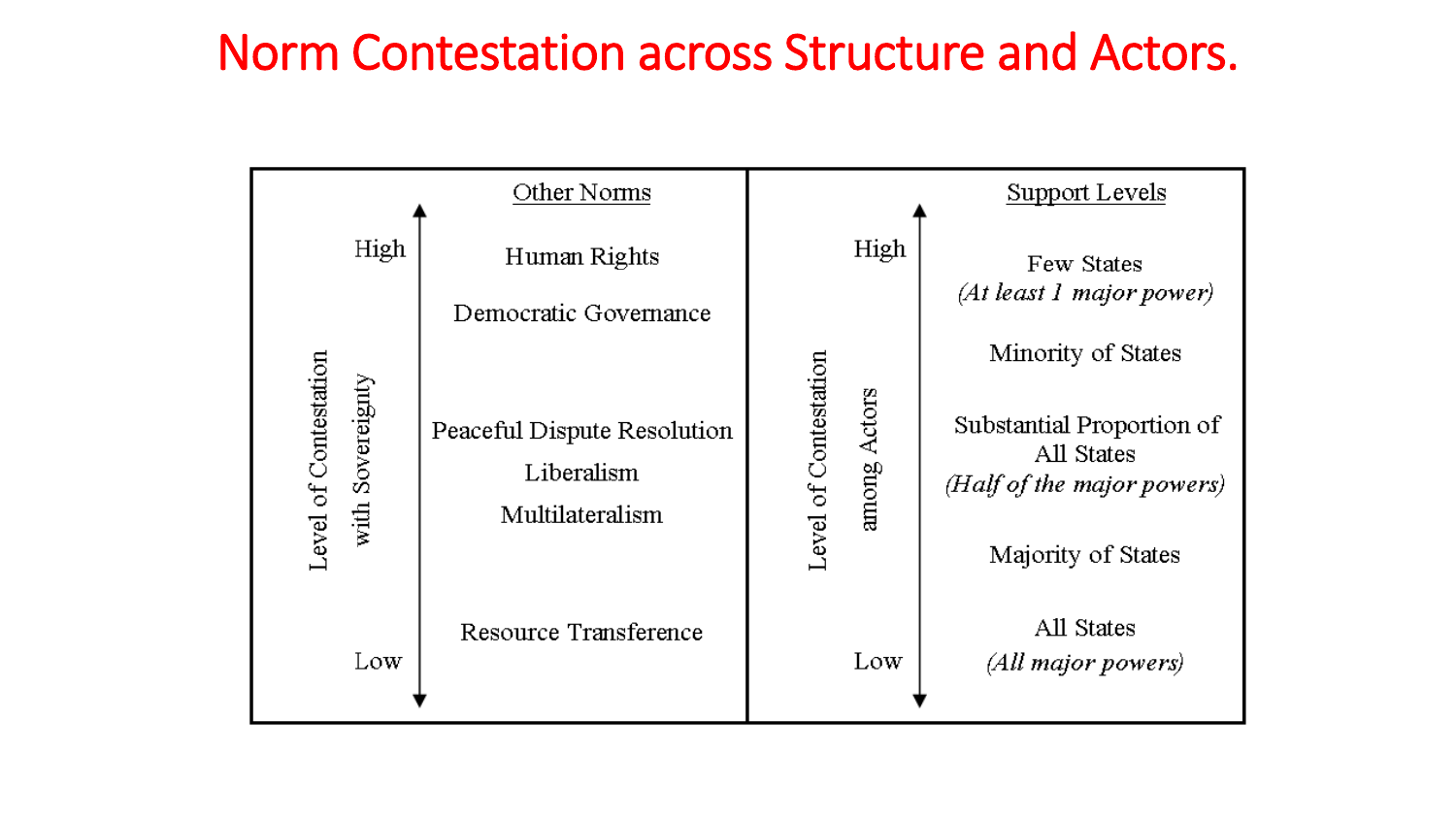### We examine three key hypotheses:

All else being equal:

1) Behavioral conformance with the foundational principles of widely accepted norms will be rewarded with additional status;

2) Behavioral conformance with the foundational principles of contested norms will not be rewarded with additional status;

3) Neither conformance with contested procedural aspects of widely accepted norms, nor conformance with the procedural aspects of contested foundational principles of norms will be rewarded with additional status.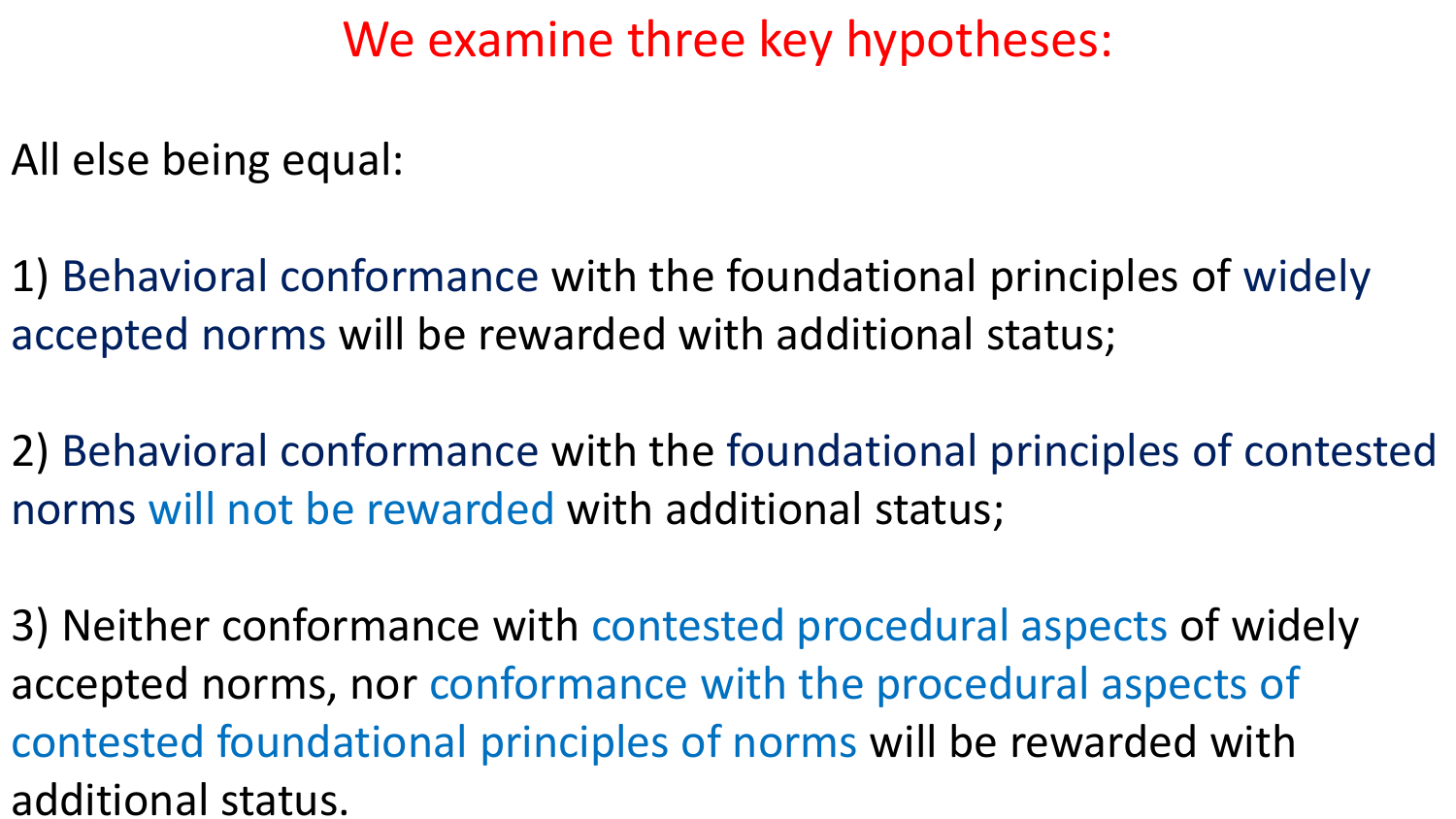Correspondence between each of Six Norms (Foundational Principles) and Behavior reflecting Conformance to each Norm.

| <b>Norm</b>                        | Behavioral Conformance w/ Norm              |
|------------------------------------|---------------------------------------------|
| <b>Resource Transference</b>       | <b>Bilateral Aid Donor</b>                  |
| Economic Liberalism                | Trade (Exports and Imports)                 |
| Multilateralism                    | Membership in IGOs                          |
| Democratic Governance              | <b>High Scores on Polity Values</b>         |
| <b>Human Rights</b>                | 5-Year Average <2 on Political Terror Scale |
| <b>Peaceful Dispute Resolution</b> | 4, 5 Values on MIDs Initiation              |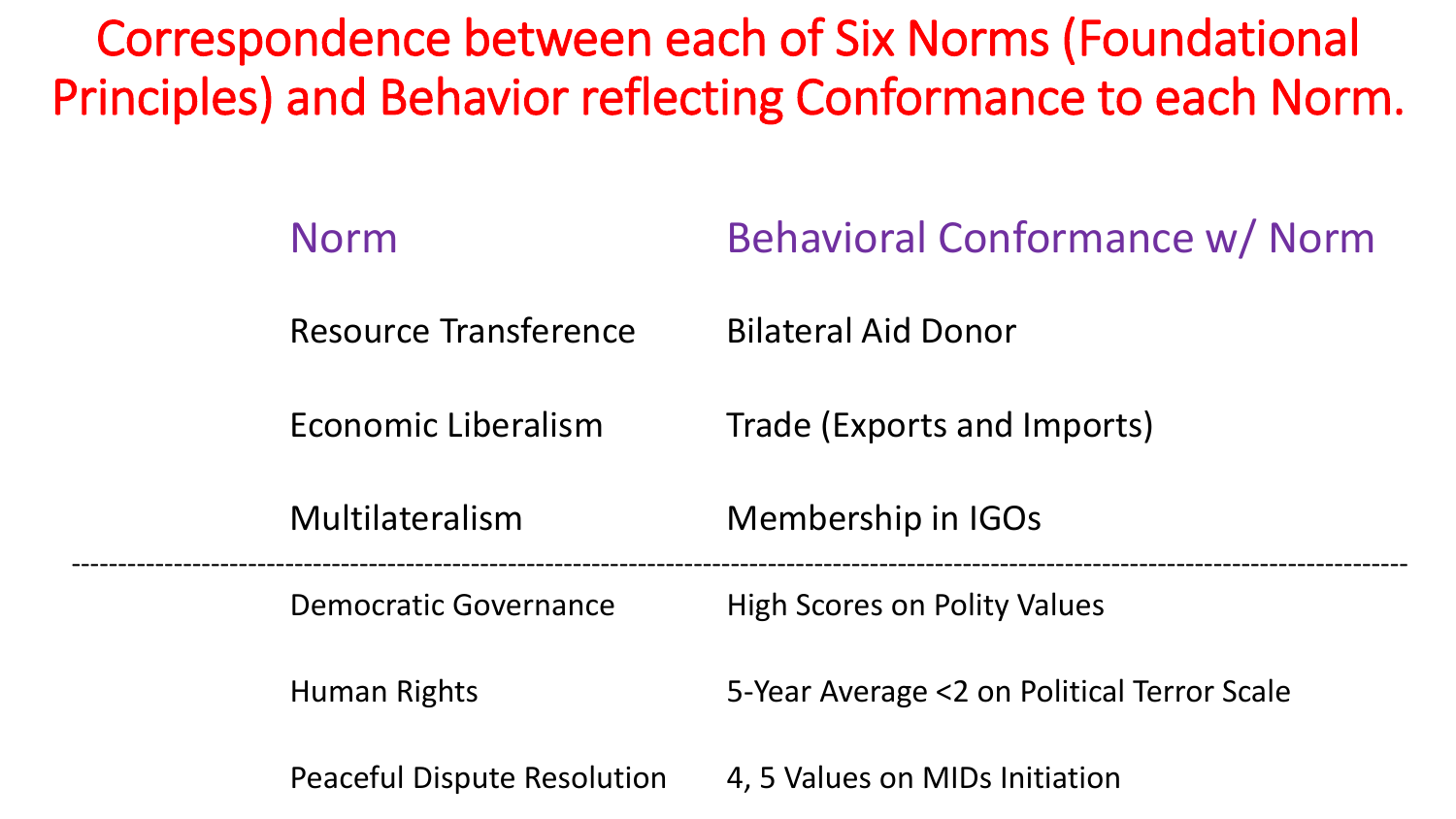## Comparative Assessment of Norms for Status Attribution.

| <b>CRITERIA</b>                                                 |                              |                 | <b>NORMS</b>           |                          |                     |                                |
|-----------------------------------------------------------------|------------------------------|-----------------|------------------------|--------------------------|---------------------|--------------------------------|
|                                                                 | <b>Resource Transference</b> | Multilateralism | Economic<br>Liberalism | Democratic<br>Governance | <b>Human Rights</b> | Peaceful Dispute<br>Resolution |
| <b>Threshold</b>                                                |                              |                 |                        |                          |                     |                                |
| <b>Critical Mass of Actors</b>                                  | Yes                          | Yes             | Yes                    | Yes                      | Yes                 | Yes                            |
| <b>One or more Major Powers</b><br><b>Accepting/ Advocating</b> | Yes                          | Yes             | Yes                    | Yes                      | Yes                 | Yes                            |
| Institutionalization                                            | Yes                          | Yes             | Yes                    | Yes                      | Yes                 | Yes                            |
|                                                                 |                              |                 |                        |                          |                     |                                |
| <b>Contestation</b>                                             |                              |                 |                        |                          |                     |                                |
| <b>Conflict with Sovereignty</b>                                | Low                          | Low             | Low                    | High                     | High                | Moderate/High                  |
| <b>Major/Regional Power Opposition</b>                          | Low                          | Low             | Low                    | High                     | High                | Variable                       |
| <b>Applicability</b>                                            | Universal                    | Universal       | Universal              | Universal                | Universal           | Universal                      |
| <b>Longitudinal Similarity</b>                                  | Yes                          | Yes             | Yes                    | Yes                      | Yes                 | Yes                            |
| <b>Information re: Norm</b><br><b>Compliance</b>                | Verifiable                   | Verifiable      | Verifiable             | Verifiable               | Verifiable          | Verifiable                     |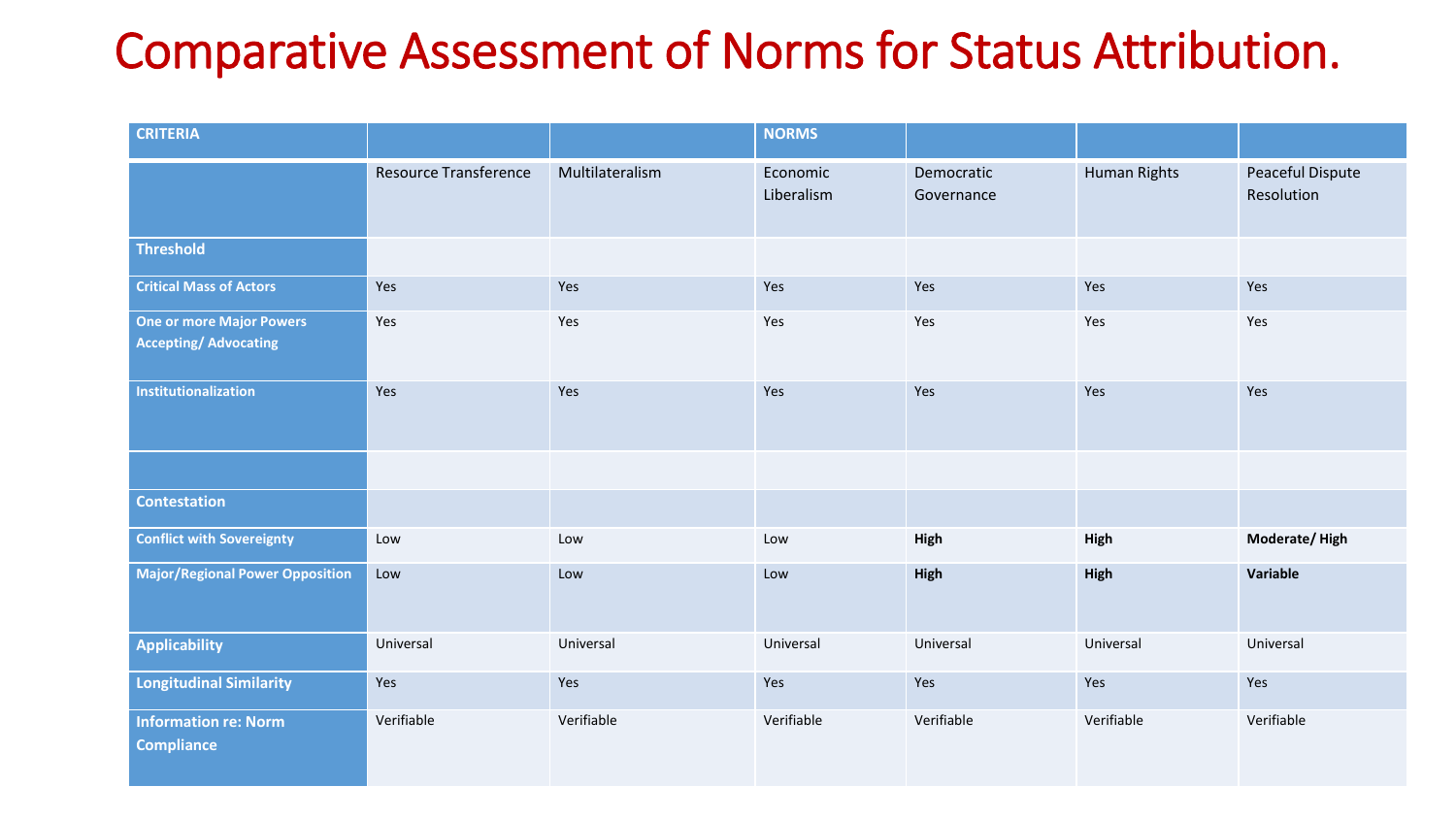#### Contested Norms, Uncontested Norms, and Status Attribution, 1975-2010.

|                                            | <b>Baseline</b>             | <b>Uncontested Norms</b> | <b>Contested Norms</b> | <b>Integrated Model</b> |
|--------------------------------------------|-----------------------------|--------------------------|------------------------|-------------------------|
| <b>Resource Transference<sub>t-5</sub></b> | $\mathcal{L}_{\mathcal{A}}$ | $0.046*$                 | $\sim$                 | $0.041**$               |
|                                            |                             | (0.018)                  |                        | (.016)                  |
|                                            |                             |                          |                        |                         |
| Economic Liberalism <sub>t-</sub>          | $\sim$                      | $0.082**$                | $\sim$                 | $0.078**$               |
|                                            |                             | (0.031)                  |                        | (.028)                  |
|                                            |                             |                          |                        |                         |
| Multilateralism $_{t,s}$                   | $\sim$                      | $0.002***$               | $\sim$                 | $0.002***$              |
|                                            |                             | (.0005)                  |                        | (.0004)                 |
|                                            |                             |                          |                        |                         |
| Democratic Governance <sub>t-1</sub>       |                             | $\sim$                   | 0.008                  | 0.002                   |
|                                            |                             |                          | (.009)                 | (.008)                  |
|                                            |                             |                          |                        |                         |
| Human Rights <sub>t-5</sub>                | $\sim$                      | $\sim$                   | $-0.0004$              | 0.009                   |
|                                            |                             |                          | (.005)                 | (0.005)                 |
|                                            | $\overline{\phantom{a}}$    |                          | 0.002                  | 0.002                   |
| Peaceful Dispute Resolution <sub>t-5</sub> |                             |                          | (.001)                 | (.001)                  |
|                                            |                             |                          |                        |                         |
| GDP <sub>ts</sub>                          | $5.19e-05***$               | $4.39e-05***$            | $6.89e-05***$          | $5.35e-05***$           |
|                                            | $(1.32e-05)$                | $(9.14e-06)$             | $(1.54e-05)$           | $(1.06e-05)$            |
|                                            |                             |                          |                        |                         |
| Military Performance                       | $0.459*$                    | 0.214                    | $1.190***$             | $.690*$                 |
|                                            | (.186)                      | 0.136                    | (.339)                 | (.334)                  |
|                                            |                             |                          |                        |                         |
| Population                                 | $3.64e-10***$               | $2.97e-10***$            | $3.74e-10***$          | $3.26e-10***$           |
|                                            | $(8.07e-11)$                | $(7.8e-11)$              | $(7.17e-11)$           | $(6.8e-11)$             |
|                                            |                             |                          |                        |                         |
| Cold War                                   | $0.049***$                  | $0.054***$               | $0.051***$             | $.058***$               |
|                                            | (.004)                      | (.005)                   | (.004)                 | (.005)                  |
| <b>Time Counter</b>                        | $0.015***$                  | 0.004                    | $0.017***$             | $.005*$                 |
|                                            | (.001)                      | (.002)                   | (.002)                 | (.002)                  |
|                                            |                             |                          |                        |                         |
| Europe <sup>+</sup>                        | $0.123**$                   | $0.079*$                 | $.117**$               | $.073*$                 |
|                                            | (.044)                      | (.034)                   | (.043)                 | (.032)                  |
|                                            |                             |                          |                        |                         |
| Middle East <sup>+</sup>                   | $0.135**$                   | $0.132***$               | $.142**$               | $.134***$               |
|                                            | (.046)                      | (.036)                   | (.045)                 | (.034)                  |
|                                            |                             |                          |                        |                         |
| Constant                                   | 0.081                       | 0.018                    | 0.058                  | $-0.016$                |
|                                            | (.033)                      | (.027)                   | (.032)                 | (.026)                  |
| <b>Observations</b>                        | 1018                        | 953                      | 882                    | 827                     |
|                                            | 0.4672                      | 0.7105                   | 0.5154                 | 0.7401                  |
| Adjusted R <sup>2</sup>                    |                             |                          |                        |                         |
|                                            |                             |                          |                        |                         |